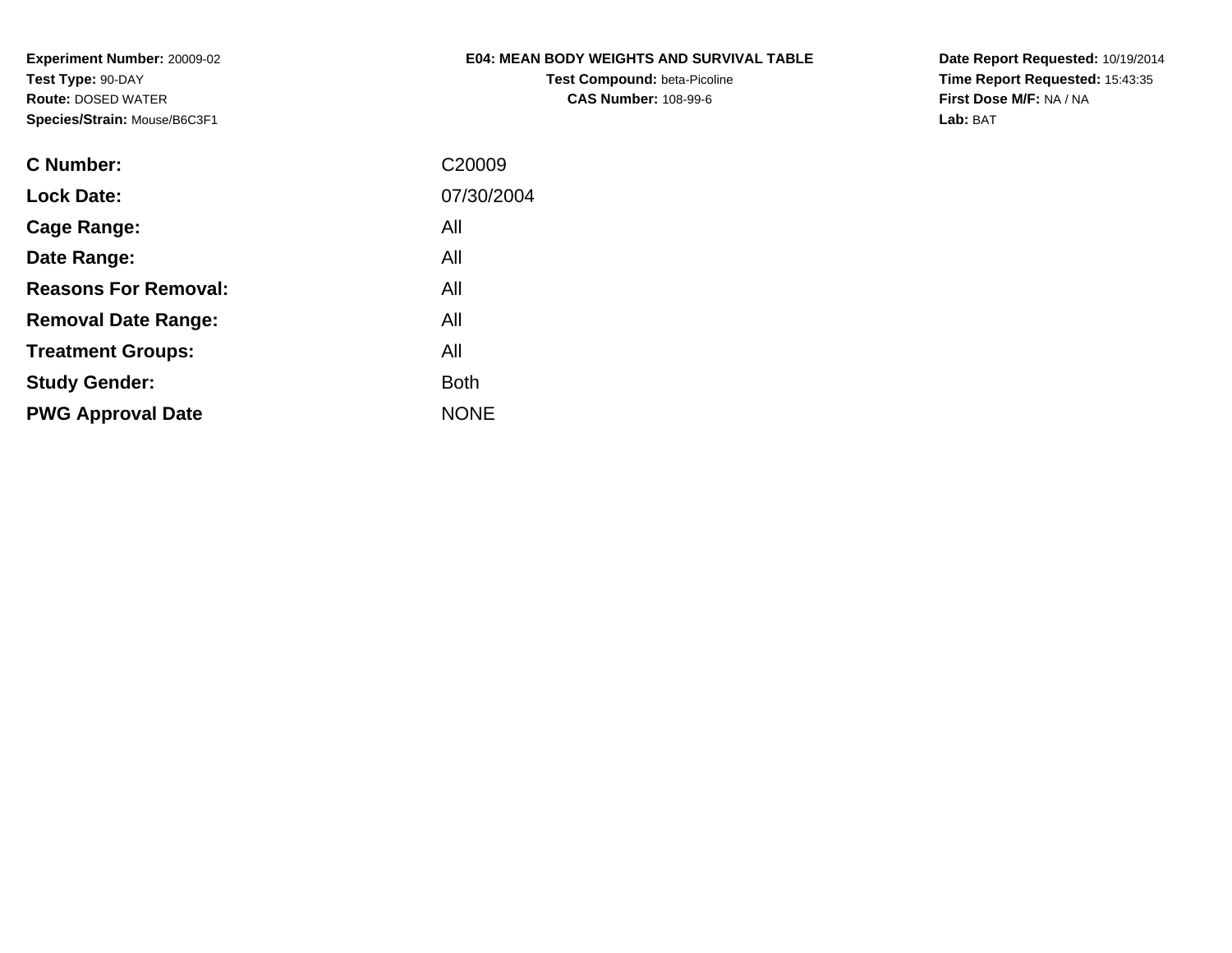## **E04: MEAN BODY WEIGHTS AND SURVIVAL TABLE**

# **Test Compound:** beta-Picoline**CAS Number:** 108-99-6

**Date Report Requested:** 10/19/2014**Time Report Requested:** 15:43:35**First Dose M/F:** NA / NA**Lab:** BAT

#### **MALE**

| <b>DAY</b>                | $\bf{0}$ | <b>MG/L</b>     |       | MG/L<br>78  |    | 156<br><b>MG/L</b> |             | <b>MG/L</b><br>312 |       |             |    |
|---------------------------|----------|-----------------|-------|-------------|----|--------------------|-------------|--------------------|-------|-------------|----|
|                           |          |                 |       |             |    |                    |             |                    |       |             |    |
|                           | WT(g)    | N               | WT(g) | % OF CNTL N |    | WT(g)              | % OF CNTL N |                    | WT(g) | % OF CNTL N |    |
|                           | 21.8     | 10 <sup>°</sup> | 22.1  | 101.6       | 10 | 22.3               | 102.4       | 10                 | 21.8  | 100.0       | 10 |
| 8                         | 23.5     | 10              | 23.8  | 101.3       | 10 | 24.2               | 103.2       | 10                 | 23.6  | 100.4       | 10 |
| 15                        | 24.5     | 10 <sup>1</sup> | 24.9  | 101.3       | 10 | 25.2               | 102.8       | 10                 | 25.1  | 102.2       | 10 |
| 22                        | 25.7     | 10 <sup>1</sup> | 26.6  | 103.5       | 10 | 26.9               | 104.4       | 10                 | 26.5  | 102.8       | 10 |
| 29                        | 27.1     | 10              | 28.0  | 103.7       | 10 | 28.7               | 106.0       | 10                 | 27.9  | 103.1       | 10 |
| 36                        | 28.2     | 10 <sup>1</sup> | 29.1  | 103.1       | 10 | 30.0               | 106.5       | 10                 | 28.9  | 102.6       | 10 |
| 43                        | 29.5     | 10 <sup>1</sup> | 30.4  | 103.2       | 10 | 31.1               | 105.4       | 10                 | 30.1  | 102.1       | 10 |
| 50                        | 31.4     | 10 <sup>1</sup> | 32.2  | 102.8       | 10 | 32.7               | 104.3       | 10                 | 31.9  | 101.9       | 10 |
| 57                        | 33.1     | 10 <sup>1</sup> | 33.9  | 102.4       | 10 | 34.4               | 103.9       | 10                 | 33.7  | 101.7       | 10 |
| 64                        | 33.8     | 10 <sup>1</sup> | 35.2  | 104.1       | 10 | 35.5               | 104.9       | 10                 | 34.8  | 103.0       | 10 |
| 71                        | 34.1     | 10              | 35.8  | 104.9       | 10 | 36.1               | 105.8       | 10                 | 36.0  | 105.4       | 10 |
| 78                        | 35.8     | 10 <sup>1</sup> | 37.4  | 104.3       | 10 | 37.5               | 104.5       | 10                 | 37.0  | 103.3       | 10 |
| 85                        | 37.2     | 10 <sup>1</sup> | 38.5  | 103.5       | 10 | 38.6               | 103.6       | 10                 | 38.5  | 103.3       | 10 |
| <b>TERM</b><br><b>SAC</b> | 38.5     | 10 <sup>1</sup> | 39.5  | 102.7       | 10 | 39.9               | 103.7       | 10                 | 39.9  | 103.6       | 10 |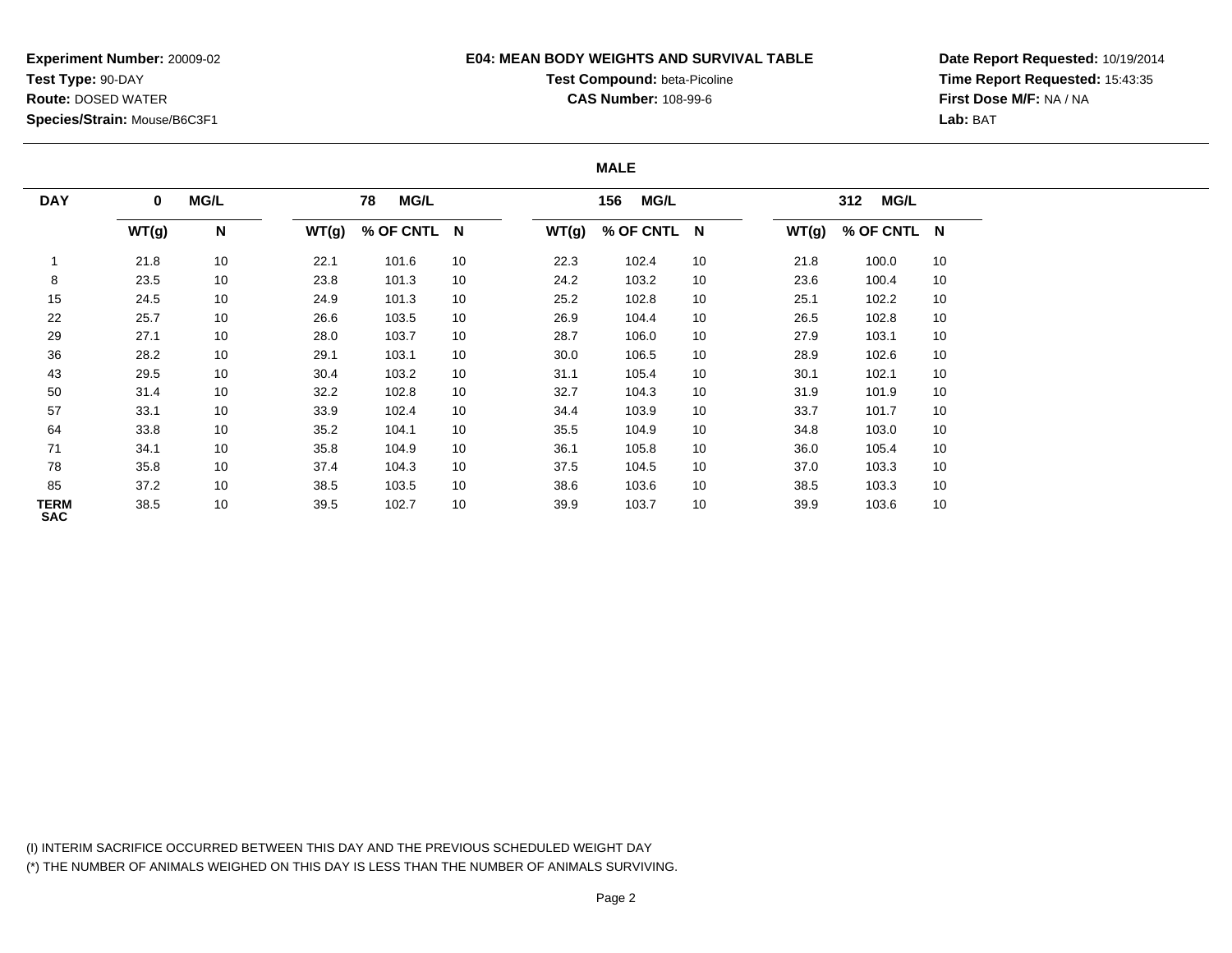## **E04: MEAN BODY WEIGHTS AND SURVIVAL TABLE**

**Test Compound:** beta-Picoline

**CAS Number:** 108-99-6

**Date Report Requested:** 10/19/2014**Time Report Requested:** 15:43:35**First Dose M/F:** NA / NA**Lab:** BAT

#### **MALE**

| <b>DAY</b>                |       | <b>MG/L</b><br>625 |    |       | <b>MG/L</b><br>1250 |        |
|---------------------------|-------|--------------------|----|-------|---------------------|--------|
|                           | WT(g) | % OF CNTL N        |    | WT(g) | % OF CNTL N         |        |
|                           | 21.8  | 100.2              | 10 | 22.2  | 101.7               | 10     |
| 8                         | 23.7  | 100.8              | 10 | 23.7  | 100.9               | 10     |
| 15                        | 24.7  | 100.7              | 10 | 24.7  | 100.6               | $10\,$ |
| 22                        | 26.3  | 102.1              | 10 | 25.9  | 100.8               | $10\,$ |
| 29                        | 27.6  | 102.0              | 10 | 27.5  | 101.5               | 10     |
| 36                        | 29.0  | 102.9              | 10 | 28.6  | 101.3               | 10     |
| 43                        | 30.1  | 102.0              | 10 | 29.5  | 100.1               | 10     |
| 50                        | 31.8  | 101.4              | 10 | 31.0  | 99.0                | 10     |
| 57                        | 33.3  | 100.6              | 10 | 32.5  | 98.2                | 10     |
| 64                        | 34.3  | 101.5              | 10 | 33.5  | 99.1                | $10\,$ |
| 71                        | 35.2  | 103.1              | 10 | 34.5  | 101.1               | $10\,$ |
| 78                        | 36.6  | 102.2              | 10 | 35.5  | 99.0                | $10\,$ |
| 85                        | 37.9  | 101.8              | 10 | 36.6  | 98.4                | $10\,$ |
| <b>TERM</b><br><b>SAC</b> | 39.6  | 103.0              | 10 | 37.9  | 98.4                | 10     |

\*\*\*END OF MALE DATA\*\*\*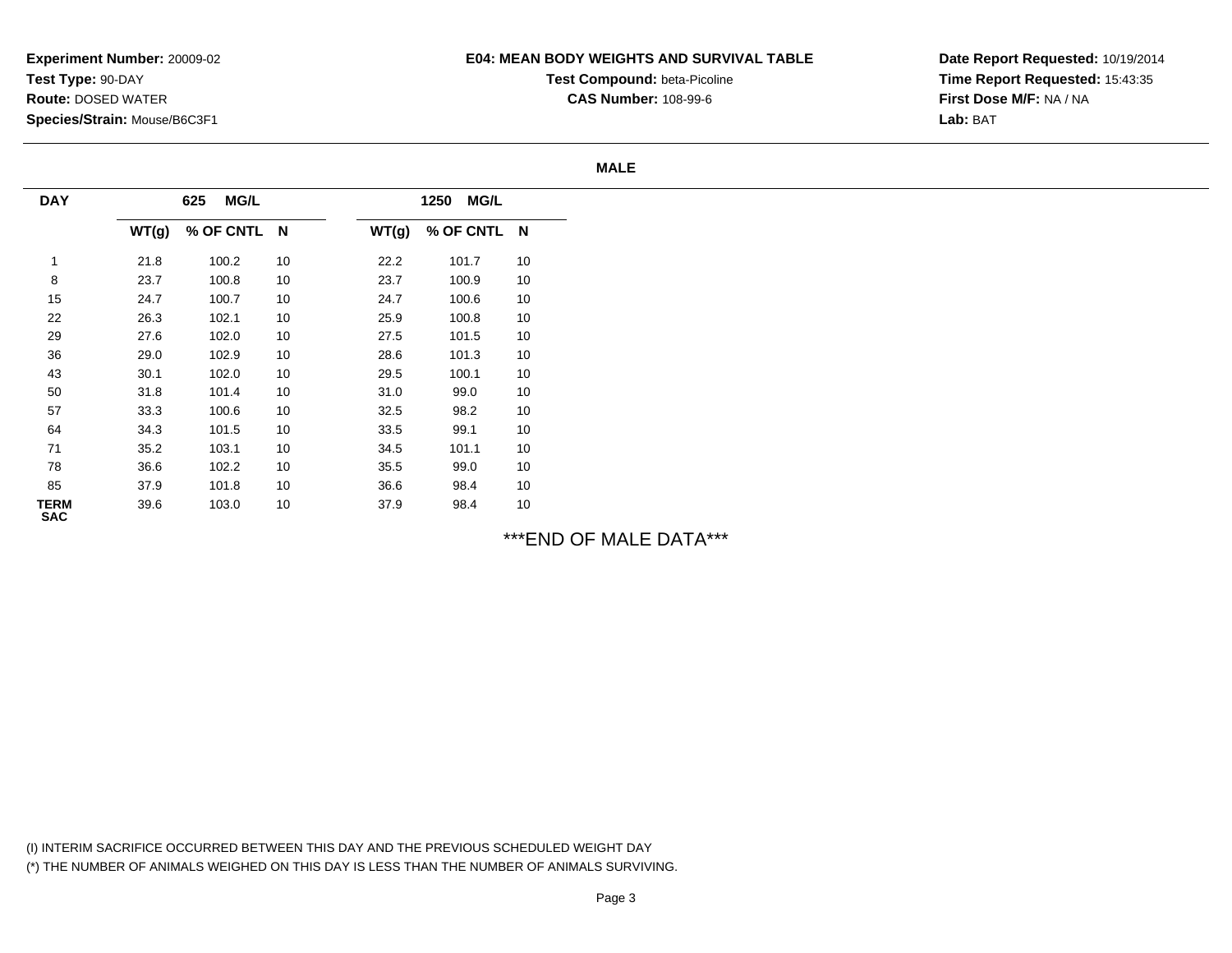### **E04: MEAN BODY WEIGHTS AND SURVIVAL TABLE**

# **Test Compound:** beta-Picoline**CAS Number:** 108-99-6

**Date Report Requested:** 10/19/2014**Time Report Requested:** 15:43:35**First Dose M/F:** NA / NA**Lab:** BAT

#### **FEMALE**

| <b>DAY</b>                | $\mathbf 0$ | <b>MG/L</b> | <b>MG/L</b><br>78 |             |    |       | <b>MG/L</b><br>156 |    |       | <b>MG/L</b><br>312 |    |  |
|---------------------------|-------------|-------------|-------------------|-------------|----|-------|--------------------|----|-------|--------------------|----|--|
|                           | WT(g)       | N           | WT(g)             | % OF CNTL N |    | WT(g) | % OF CNTL N        |    | WT(g) | % OF CNTL N        |    |  |
|                           | 18.3        | 10          | 17.9              | 97.5        | 10 | 18.6  | 101.4              | 10 | 18.2  | 99.4               | 10 |  |
| 8                         | 18.9        | 10          | 18.5              | 97.8        | 10 | 18.6  | 98.1               | 10 | 18.2  | 96.0               | 10 |  |
| 15                        | 20.3        | 10          | 19.6              | 96.3        | 10 | 20.3  | 99.8               | 10 | 19.8  | 97.7               | 10 |  |
| 22                        | 21.3        | 10          | 20.5              | 96.1        | 10 | 21.1  | 98.9               | 10 | 20.9  | 97.8               | 10 |  |
| 29                        | 22.3        | 10          | 21.3              | 95.6        | 10 | 21.9  | 98.5               | 10 | 21.1  | 94.7               | 10 |  |
| 36                        | 23.0        | 10          | 21.9              | 95.6        | 10 | 22.5  | 98.0               | 10 | 22.1  | 96.2               | 10 |  |
| 43                        | 24.1        | 10          | 22.8              | 94.6        | 10 | 23.3  | 96.9               | 10 | 23.1  | 96.1               | 10 |  |
| 50                        | 24.6        | 10          | 23.6              | 95.9        | 10 | 24.4  | 99.2               | 10 | 23.1  | 93.9               | 10 |  |
| 57                        | 25.6        | 10          | 24.6              | 96.1        | 10 | 25.7  | 100.4              | 10 | 24.6  | 96.2               | 10 |  |
| 64                        | 26.6        | 10          | 25.0              | 94.2        | 10 | 25.6  | 96.2               | 10 | 25.0  | 94.2               | 10 |  |
| 71                        | 26.2        | 10          | 25.7              | 98.1        | 10 | 26.1  | 99.5               | 10 | 26.0  | 99.0               | 10 |  |
| 78                        | 27.2        | 10          | 25.6              | 94.1        | 10 | 27.3  | 100.3              | 10 | 26.3  | 96.4               | 10 |  |
| 85                        | 27.4        | 10          | 26.8              | 97.7        | 10 | 28.8  | 105.0              | 10 | 27.3  | 99.5               | 10 |  |
| <b>TERM</b><br><b>SAC</b> | 27.2        | 10          | 27.6              | 101.6       | 10 | 30.1  | 110.6              | 10 | 28.0  | 102.9              | 10 |  |